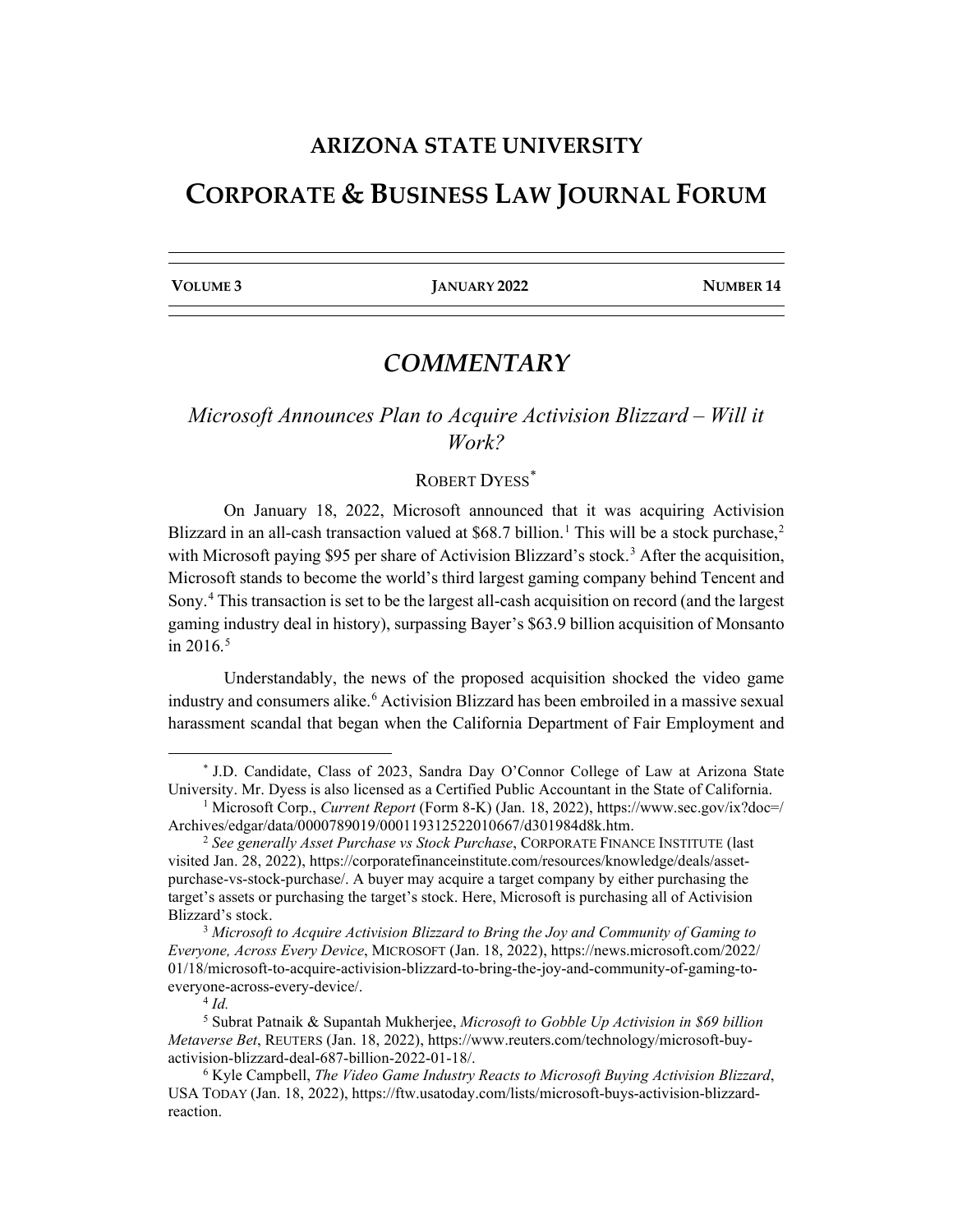Housing filed a lawsuit against the company on July 20, 2021 after a two-year investigation.[7](#page-1-0) This scandal has thus far caused the departure and termination of numerous high-ranking employees, as well as boycotts of Activision Blizzard's video games by fans and various news outlets.<sup>[8](#page-1-1)</sup> Accordingly, Activision Blizzard's stock price plummeted from \$91.51 on July 19, 2021 to low of \$57.28 on November 30, 2021, and ended at \$65.39 on January 13, 2022 (the final closing price before the merger announcement).<sup>[9](#page-1-2)</sup>

Regardless of Activision Blizzard's legal and public relations woes, this seems like a great move for Microsoft. Activision Blizzard's diminished stock price essentially turned this deal into a bargain for Microsoft, because the \$95 per share acquisition price is only slightly higher than Activision Blizzard's pre-scandal trading price of \$91.51 per share. Microsoft certainly has the cash on hand to take advantage of such a bargain.<sup>[10](#page-1-3)</sup> Additionally, Activision Blizzard's extensive game franchises include such popular titles as *World of Warcraft*, *Call of Duty*, and *Candy Crush*. [11](#page-1-4) Microsoft will be able to integrate these game franchises into its Game Pass portfolio and bolster the pursuit of its own metaverse.<sup>[12](#page-1-5)</sup>

Although this deal appears to be economically beneficial to Microsoft, there is a chance that it may not happen at all. Such a large tech acquisition is likely to draw the attention of the Federal Trade Commission ("FTC"). The FTC and Department of Justice are already starting to rewrite merger rules to address the recent boom in Big Tech acquisitions, and the FTC is currently trying to break up Facebook's new parent company Meta.<sup>[13](#page-1-6)</sup> Microsoft's rhetoric about creating multiple metaverse platforms seems to echo the desires of Facebook/Meta, and thus may raise a red flag to regulators.

However, Microsoft may not have much to worry about. The FTC may ultimately not view the merger as anticompetitive because although Microsoft is nearly doubling its share of the gaming industry market, it will still only have a relatively small slice of the pie.[14](#page-1-7) Microsoft will become the third largest gaming company after the merger, not the

<span id="page-1-0"></span><sup>7</sup> Aaron Greenbaum, *Everything You Need to Know About the Activision Blizzard Scandal*, DEN OF GEEK (Jan. 20, 2022), https://www.denofgeek.com/games/activision-blizzard-lawsuitmajor-events-history-everything-explained/.

<sup>8</sup> *Id.*

<span id="page-1-2"></span><span id="page-1-1"></span><sup>9</sup> *Activision Blizzard, Inc*., CNBC (last visited Jan. 24, 2022), https://www.cnbc.com/quotes /ATVI. Note the consistent downward trend of Activision Blizzard's stock price after July 20, 2021 until the merger announcement on January 18, 2022.

<span id="page-1-3"></span><sup>10</sup> Microsoft Corp., *Quarterly Report* (Form 10-Q) at \*5 (Jan. 25, 2022), https://www.sec .gov/ix?doc=/Archives/edgar/data/0000789019/000156459022002324/msft-

<sup>10</sup>q\_20211231.htm#BALANCE\_SHEETS. Microsoft had over \$125 billion in cash and cash equivalents as of December 31, 2021. This is the most recent balance sheet on file with the SEC.

<sup>11</sup> *Supra* note 3.

<sup>12</sup> *Id.*

<span id="page-1-6"></span><span id="page-1-5"></span><span id="page-1-4"></span><sup>13</sup> David Meyer, *Microsoft-Activision Deal Could Face Antitrust Challenges Over Gaming Implications, and Maybe the Metaverse Too*, FORTUNE (Jan. 19, 2022), https://fortune.com/2022/ 01/19/microsoft-activision-deal-antitrust-gaming-metaverse/.

<span id="page-1-7"></span><sup>14</sup> Samson Amore, *Why Antitrust Concerns Won't Block Microsoft's Activision Acquisition*, DOT.LA (Jan. 24, 2022), https://dot.la/activision-microsoft-antitrust-2656470772.html. Microsoft's share of the gaming market was 6.5% in 2020, and it will increase to 10.7% with the addition of Activision Blizzard.